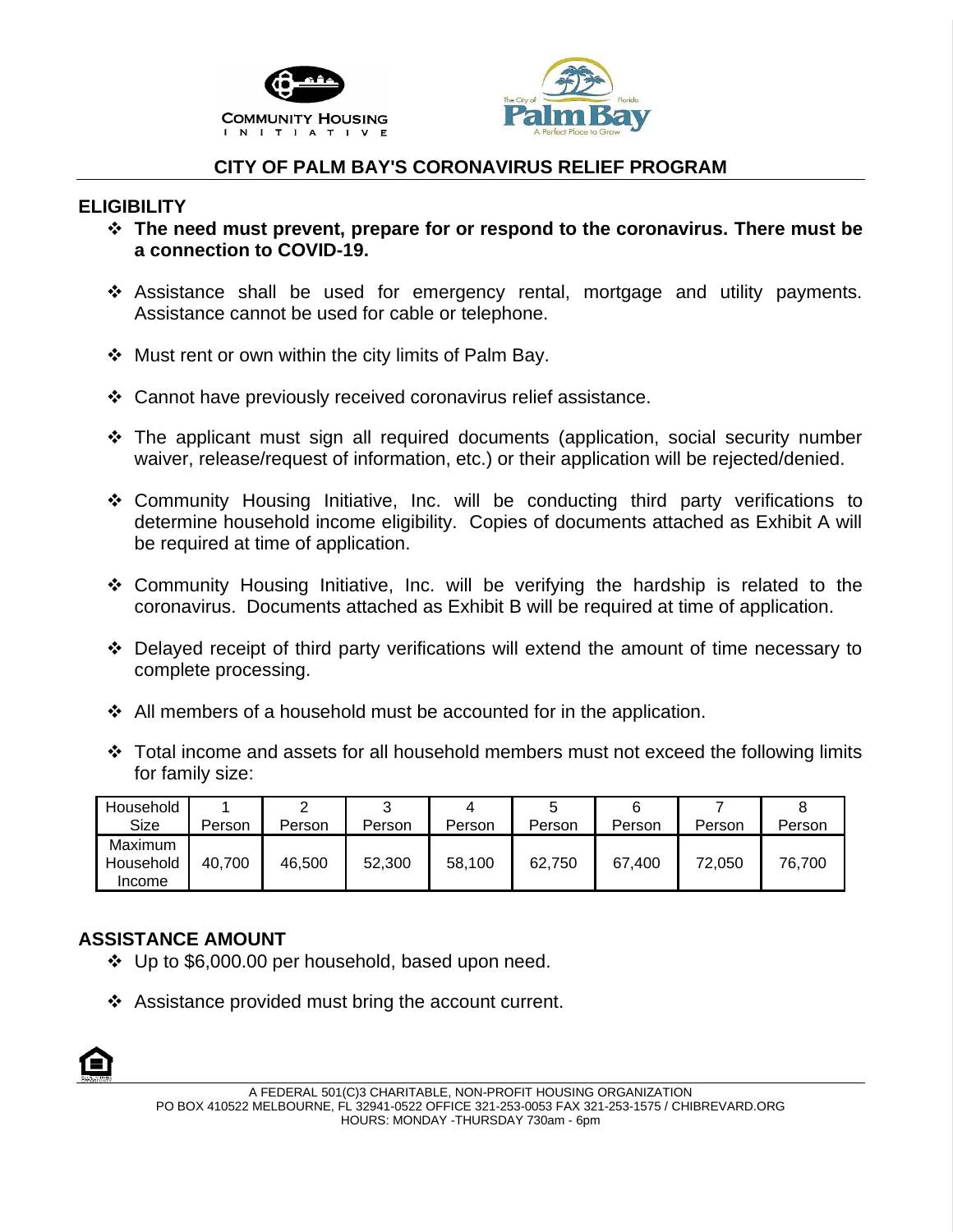



## **EXHIBIT A - INFO NEEDED FOR ALL HOUSEHOLD MEMBERS** PLEASE MAKE COPIES OF THE FOLLOWING ITEMS:

- 1. W-2's and the complete tax returns for previous two (2) years. If you have not filed your income taxes, please contact the IRS at 800-829-1040 for printout stating this.
- 2. Current, consecutive pay stubs for the past thirty (30) days.
- 3. Benefits Planning Query (B P Q Y) Form from Social Security Administration if you receive benefits.
- 4. If self-employed, last two (2) years complete tax returns with all schedules.
- 5. Current, consecutive bank statements for the past four (4) months including names, account numbers, and balances for all bank accounts.
- 6. Contact information for any retirement accounts. If account holder does not accept a faxed verification request, we require a letter from the retirement account agency, stating: Current Value, Withdrawal Penalty, and Rate of Return.
- 7. Copy of Child Support Order, if applicable. Copy of all documents related to child support, including enforcement orders/actions. Copy of divorce decree, if applicable.
- 8. Need to see Social Security Cards for all household members to be included in "Family Size".
- 9. Copy of valid identification for every household member 18 years and old (FL Driver's License, Florida ID card) with a Palm Bay address.

GATHERING THE ABOVE DOCUMENTS DOES NOT GUARANTEE FUNDING!!